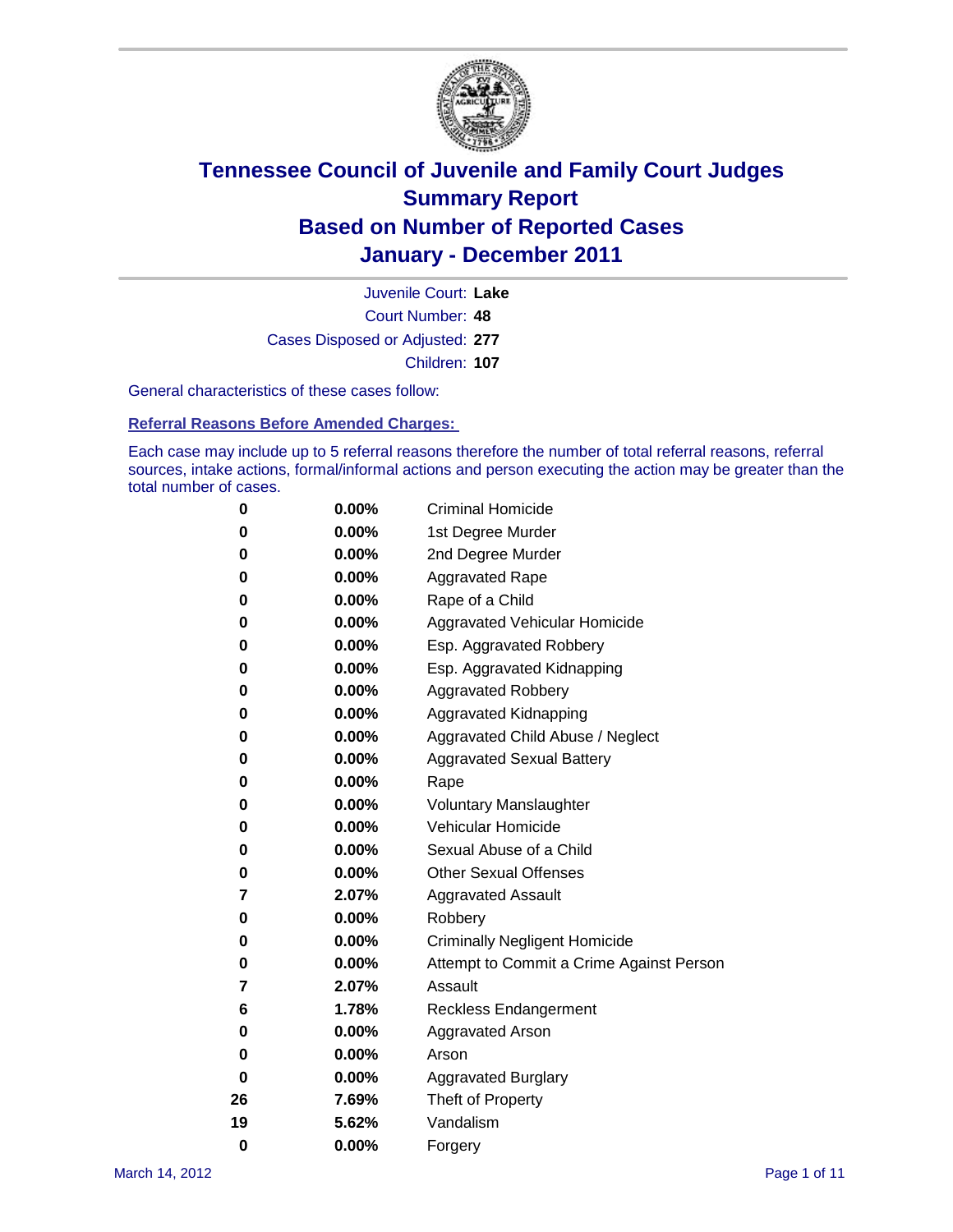

Court Number: **48** Juvenile Court: **Lake** Cases Disposed or Adjusted: **277** Children: **107**

#### **Referral Reasons Before Amended Charges:**

Each case may include up to 5 referral reasons therefore the number of total referral reasons, referral sources, intake actions, formal/informal actions and person executing the action may be greater than the total number of cases.

| 0           | 0.00% | <b>Worthless Checks</b>                                     |
|-------------|-------|-------------------------------------------------------------|
| 0           | 0.00% | Illegal Possession / Fraudulent Use of Credit / Debit Cards |
| 12          | 3.55% | <b>Burglary</b>                                             |
| 0           | 0.00% | Unauthorized Use of a Vehicle                               |
| 0           | 0.00% | <b>Cruelty to Animals</b>                                   |
| 0           | 0.00% | Sale of Controlled Substances                               |
| 0           | 0.00% | <b>Other Drug Offenses</b>                                  |
| 1           | 0.30% | Possession of Controlled Substances                         |
| 0           | 0.00% | <b>Criminal Attempt</b>                                     |
| 5           | 1.48% | Carrying Weapons on School Property                         |
| 2           | 0.59% | Unlawful Carrying / Possession of a Weapon                  |
| 0           | 0.00% | <b>Evading Arrest</b>                                       |
| 0           | 0.00% | Escape                                                      |
| 0           | 0.00% | Driving Under Influence (DUI)                               |
| 1           | 0.30% | Possession / Consumption of Alcohol                         |
| 0           | 0.00% | Resisting Stop, Frisk, Halt, Arrest or Search               |
| 0           | 0.00% | <b>Aggravated Criminal Trespass</b>                         |
| 0           | 0.00% | Harassment                                                  |
| 0           | 0.00% | Failure to Appear                                           |
| 0           | 0.00% | Filing a False Police Report                                |
| $\bf{0}$    | 0.00% | Criminal Impersonation                                      |
| 10          | 2.96% | <b>Disorderly Conduct</b>                                   |
| 10          | 2.96% | <b>Criminal Trespass</b>                                    |
| 0           | 0.00% | <b>Public Intoxication</b>                                  |
| 0           | 0.00% | Gambling                                                    |
| 23          | 6.80% | Traffic                                                     |
| 0           | 0.00% | <b>Local Ordinances</b>                                     |
| $\mathbf 0$ | 0.00% | Violation of Wildlife Regulations                           |
| 5           | 1.48% | Contempt of Court                                           |
| 16          | 4.73% | Violation of Probation                                      |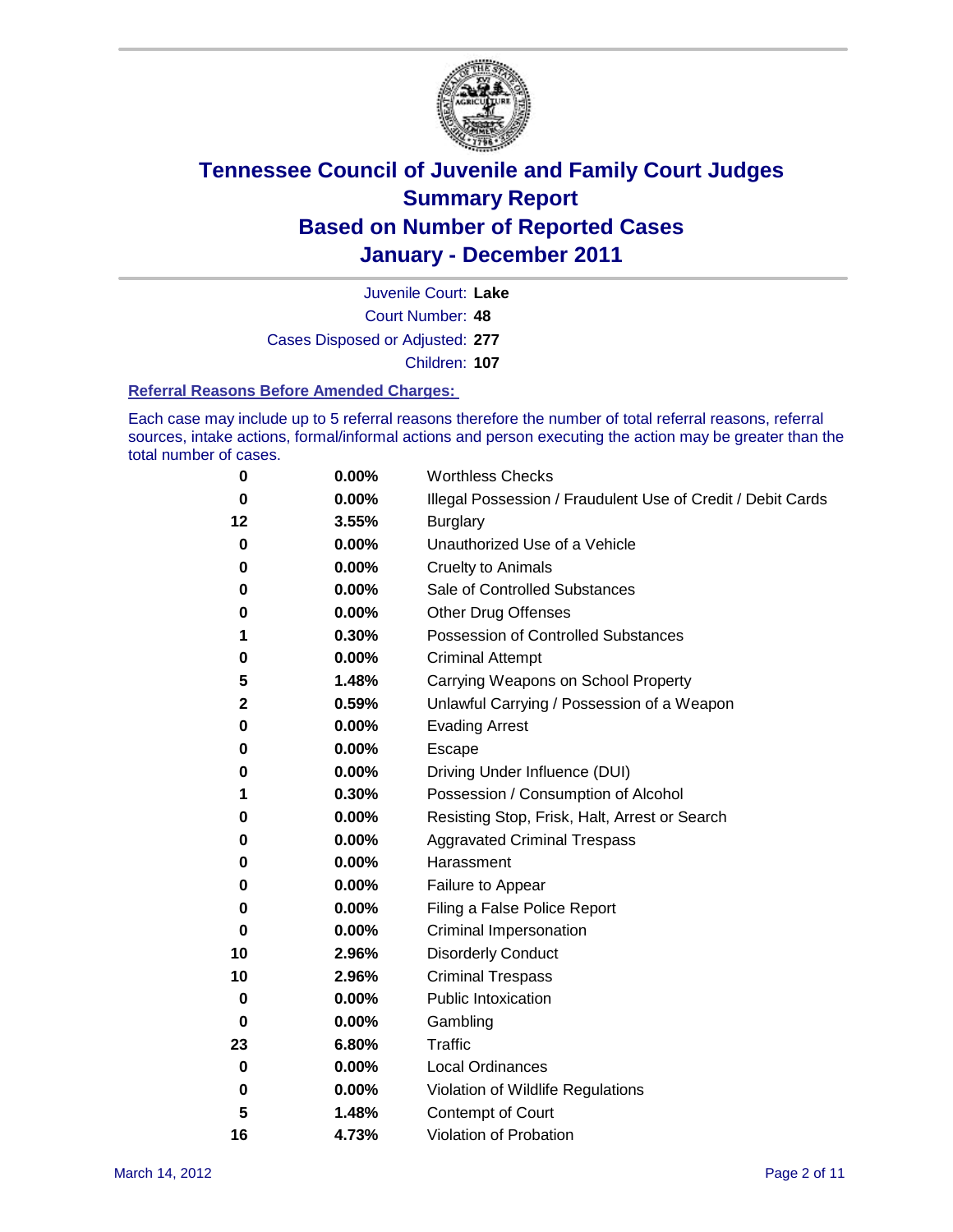

Court Number: **48** Juvenile Court: **Lake** Cases Disposed or Adjusted: **277** Children: **107**

#### **Referral Reasons Before Amended Charges:**

Each case may include up to 5 referral reasons therefore the number of total referral reasons, referral sources, intake actions, formal/informal actions and person executing the action may be greater than the total number of cases.

| 338      | 100.00%  | <b>Total Referrals</b>                 |
|----------|----------|----------------------------------------|
| 0        | 0.00%    | Other                                  |
| 0        | 0.00%    | <b>Consent to Marry</b>                |
| 0        | $0.00\%$ | <b>Request for Medical Treatment</b>   |
| 0        | $0.00\%$ | <b>Child Support</b>                   |
| 0        | $0.00\%$ | Paternity / Legitimation               |
| 0        | $0.00\%$ | Visitation                             |
| 26       | 7.69%    | Custody                                |
| 0        | $0.00\%$ | <b>Foster Care Review</b>              |
| 0        | $0.00\%$ | <b>Administrative Review</b>           |
| 82       | 24.26%   | <b>Judicial Review</b>                 |
| 0        | $0.00\%$ | Violation of Informal Adjustment       |
| 0        | $0.00\%$ | <b>Violation of Pretrial Diversion</b> |
| $\bf{0}$ | $0.00\%$ | <b>Termination of Parental Rights</b>  |
| 18       | 5.33%    | Dependency / Neglect                   |
| $\bf{0}$ | $0.00\%$ | <b>Physically Abused Child</b>         |
| 0        | 0.00%    | Sexually Abused Child                  |
| 5        | 1.48%    | Violation of Curfew                    |
| 8        | 2.37%    | Violation of a Valid Court Order       |
| 7        | 2.07%    | Possession of Tobacco Products         |
| 0        | $0.00\%$ | Out-of-State Runaway                   |
|          | 0.30%    | In-State Runaway                       |
| 10       | 2.96%    | Truancy                                |
| 30       | 8.88%    | Unruly Behavior                        |
| 1        | 0.30%    | Violation of Aftercare                 |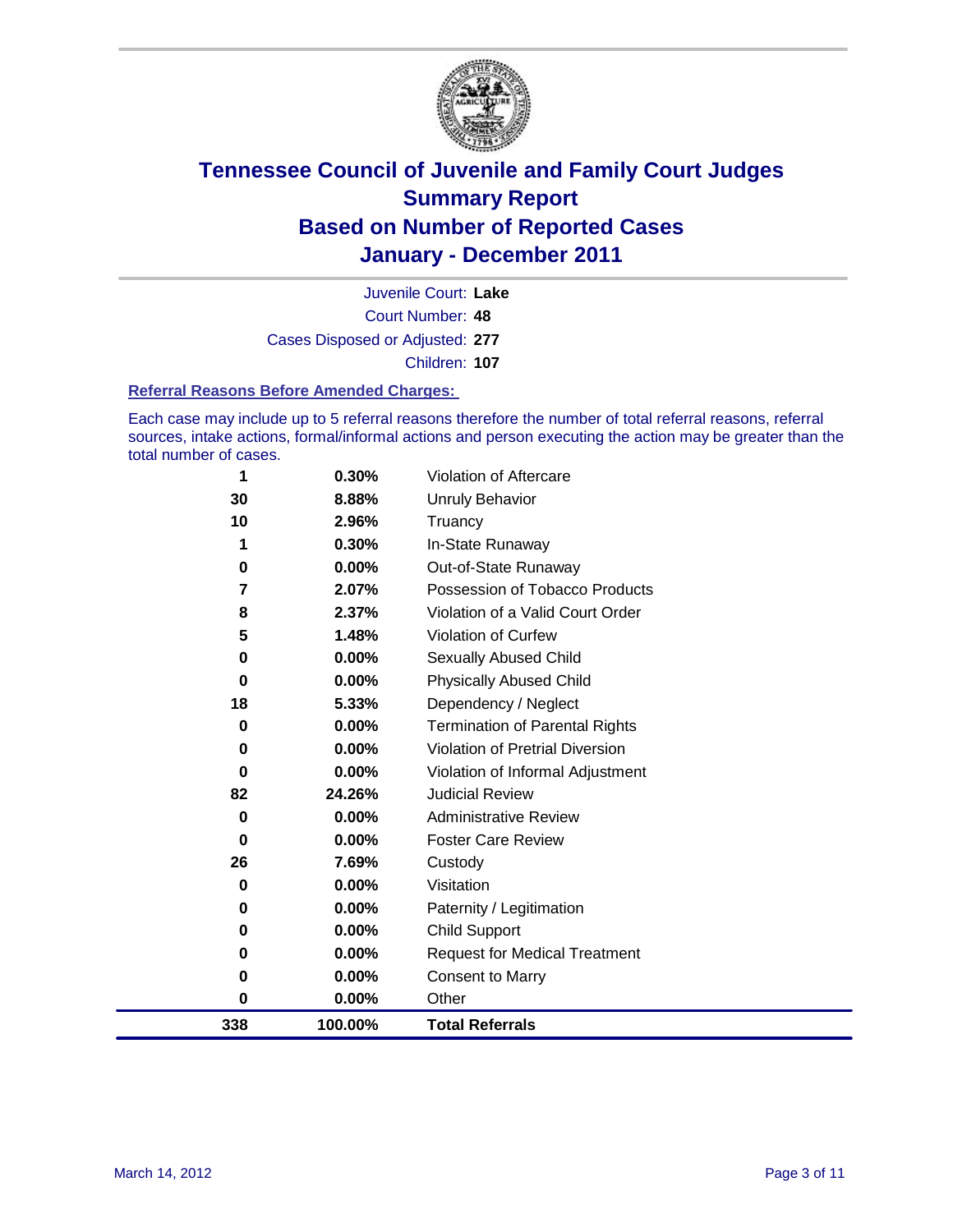

|                                 |          | Juvenile Court: Lake              |  |  |  |
|---------------------------------|----------|-----------------------------------|--|--|--|
| Court Number: 48                |          |                                   |  |  |  |
| Cases Disposed or Adjusted: 277 |          |                                   |  |  |  |
|                                 |          | Children: 107                     |  |  |  |
| <b>Referral Sources: 1</b>      |          |                                   |  |  |  |
| 207                             | 61.24%   | Law Enforcement                   |  |  |  |
| 21                              | 6.21%    | Parents                           |  |  |  |
| 9                               | 2.66%    | <b>Relatives</b>                  |  |  |  |
| 0                               | $0.00\%$ | Self                              |  |  |  |
| 25                              | 7.40%    | School                            |  |  |  |
| $\bf{0}$                        | $0.00\%$ | <b>CSA</b>                        |  |  |  |
| 51                              | 15.09%   | <b>DCS</b>                        |  |  |  |
| 0                               | 0.00%    | <b>Other State Department</b>     |  |  |  |
| $\bf{0}$                        | 0.00%    | <b>District Attorney's Office</b> |  |  |  |
| 25                              | 7.40%    | <b>Court Staff</b>                |  |  |  |
| 0                               | 0.00%    | Social Agency                     |  |  |  |
| 0                               | $0.00\%$ | <b>Other Court</b>                |  |  |  |
| 0                               | $0.00\%$ | Victim                            |  |  |  |
| 0                               | 0.00%    | Child & Parent                    |  |  |  |
| 0                               | 0.00%    | Hospital                          |  |  |  |
| 0                               | 0.00%    | Unknown                           |  |  |  |
| 0                               | 0.00%    | Other                             |  |  |  |

### **Age of Child at Referral: 2**

| 107 | 100.00%    | <b>Total Child Count</b> |
|-----|------------|--------------------------|
|     | 0.00%<br>0 | Unknown                  |
|     | 0<br>0.00% | Ages 19 and Over         |
| 23  | 21.50%     | Ages 17 through 18       |
| 32  | 29.91%     | Ages 15 through 16       |
| 21  | 19.63%     | Ages 13 through 14       |
|     | 6.54%<br>7 | Ages 11 through 12       |
| 24  | 22.43%     | Ages 10 and Under        |
|     |            |                          |

<sup>1</sup> If different than number of Referral Reasons (338), verify accuracy of your court's data.

**100.00% Total Referral Sources**

<sup>2</sup> One child could be counted in multiple categories, verify accuracy of your court's data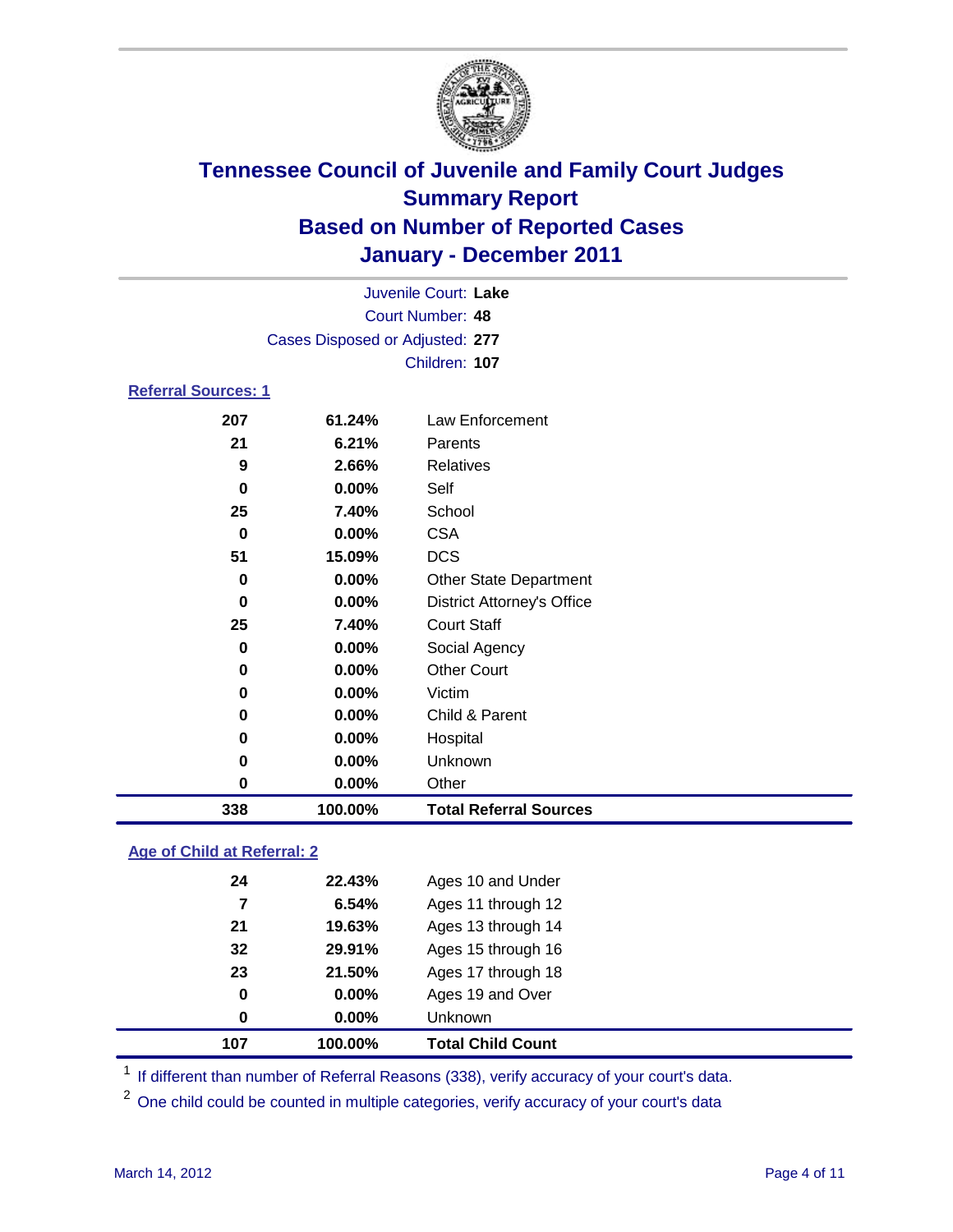

| Juvenile Court: Lake                    |                                 |                          |  |  |
|-----------------------------------------|---------------------------------|--------------------------|--|--|
| Court Number: 48                        |                                 |                          |  |  |
|                                         | Cases Disposed or Adjusted: 277 |                          |  |  |
|                                         |                                 | Children: 107            |  |  |
| Sex of Child: 1                         |                                 |                          |  |  |
| 74                                      | 69.16%                          | Male                     |  |  |
| 33                                      | 30.84%                          | Female                   |  |  |
| $\mathbf 0$                             | 0.00%                           | Unknown                  |  |  |
| 107                                     | 100.00%                         | <b>Total Child Count</b> |  |  |
| Race of Child: 1                        |                                 |                          |  |  |
| 73                                      | 68.22%                          | White                    |  |  |
| 26                                      | 24.30%                          | African American         |  |  |
| 1                                       | 0.93%                           | Native American          |  |  |
| $\mathbf 0$                             | 0.00%                           | Asian                    |  |  |
| $\overline{\mathbf{r}}$                 | 6.54%                           | Mixed                    |  |  |
| $\mathbf 0$                             | 0.00%                           | Unknown                  |  |  |
| 107                                     | 100.00%                         | <b>Total Child Count</b> |  |  |
| <b>Hispanic Origin: 1</b>               |                                 |                          |  |  |
| $\overline{2}$                          | 1.87%                           | Yes                      |  |  |
| 104                                     | 97.20%                          | <b>No</b>                |  |  |
| 1                                       | 0.93%                           | Unknown                  |  |  |
| 107                                     | 100.00%                         | <b>Total Child Count</b> |  |  |
| <b>School Enrollment of Children: 1</b> |                                 |                          |  |  |
| 95                                      | 88.79%                          | Yes                      |  |  |
| 12                                      | 11.21%                          | No                       |  |  |
| $\mathbf 0$                             | 0.00%                           | Unknown                  |  |  |
| 107                                     | 100.00%                         | <b>Total Child Count</b> |  |  |

One child could be counted in multiple categories, verify accuracy of your court's data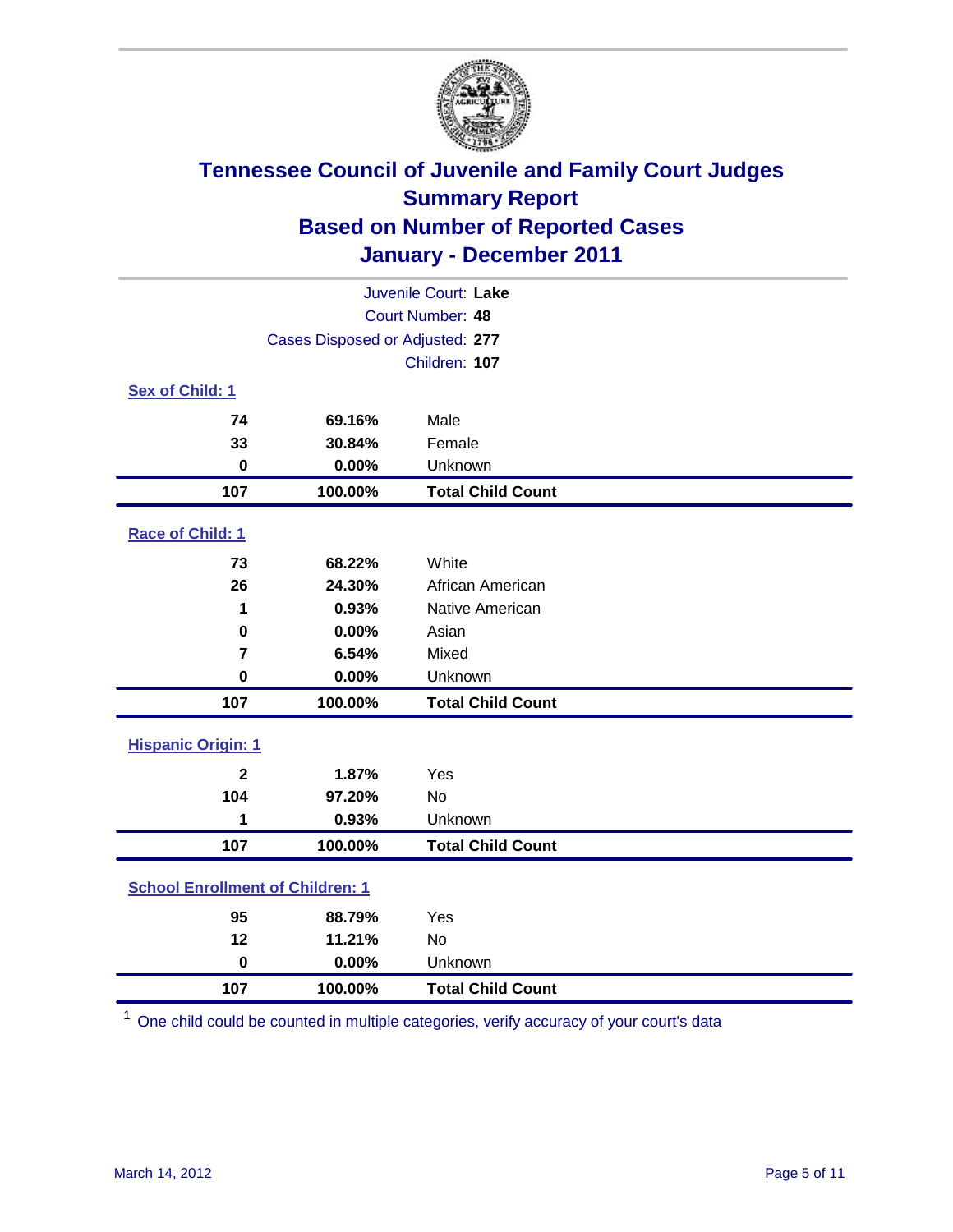

Court Number: **48** Juvenile Court: **Lake** Cases Disposed or Adjusted: **277** Children: **107**

#### **Living Arrangement of Child at Time of Referral: 1**

| 107 | 100.00%  | <b>Total Child Count</b>     |
|-----|----------|------------------------------|
| 0   | 0.00%    | Other                        |
| 0   | $0.00\%$ | Unknown                      |
| 0   | $0.00\%$ | Independent                  |
| 0   | 0.00%    | In an Institution            |
| 0   | $0.00\%$ | In a Residential Center      |
| 0   | 0.00%    | In a Group Home              |
| 2   | 1.87%    | With Foster Family           |
| 1   | 0.93%    | With Adoptive Parents        |
| 17  | 15.89%   | <b>With Relatives</b>        |
| 15  | 14.02%   | <b>With Father</b>           |
| 45  | 42.06%   | With Mother                  |
| 4   | 3.74%    | With Mother and Stepfather   |
| 4   | 3.74%    | With Father and Stepmother   |
| 19  | 17.76%   | With Both Biological Parents |
|     |          |                              |

#### **Type of Detention: 2**

| 277 | 100.00%  | <b>Total Detention Count</b> |  |
|-----|----------|------------------------------|--|
| 0   | 0.00%    | Other                        |  |
| 253 | 91.34%   | Does Not Apply               |  |
| 0   | $0.00\%$ | Unknown                      |  |
| 0   | $0.00\%$ | Psychiatric Hospital         |  |
| 0   | 0.00%    | Jail - No Separation         |  |
| 0   | $0.00\%$ | Jail - Partial Separation    |  |
| 0   | $0.00\%$ | Jail - Complete Separation   |  |
| 24  | 8.66%    | Juvenile Detention Facility  |  |
| 0   | $0.00\%$ | Non-Secure Placement         |  |
|     |          |                              |  |

<sup>1</sup> One child could be counted in multiple categories, verify accuracy of your court's data

<sup>2</sup> If different than number of Cases (277) verify accuracy of your court's data.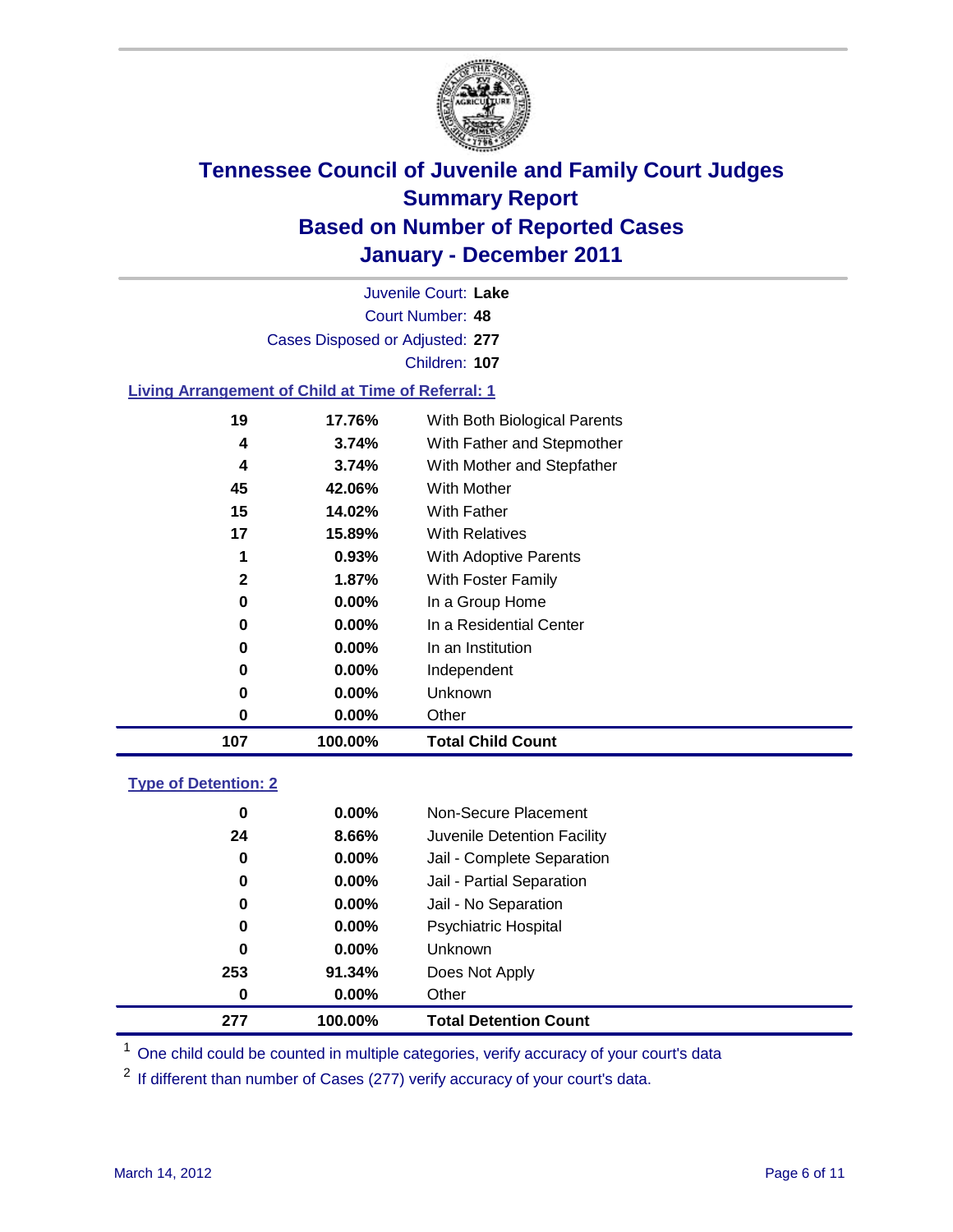

|                                                     | Juvenile Court: Lake            |                                     |  |  |  |
|-----------------------------------------------------|---------------------------------|-------------------------------------|--|--|--|
|                                                     | <b>Court Number: 48</b>         |                                     |  |  |  |
|                                                     | Cases Disposed or Adjusted: 277 |                                     |  |  |  |
|                                                     |                                 | Children: 107                       |  |  |  |
| <b>Placement After Secure Detention Hearing: 1</b>  |                                 |                                     |  |  |  |
| 20<br>7.22%<br>Returned to Prior Living Arrangement |                                 |                                     |  |  |  |
| 4                                                   | 1.44%                           | Juvenile Detention Facility         |  |  |  |
| 0                                                   | 0.00%                           | Jail                                |  |  |  |
| 0                                                   | 0.00%                           | Shelter / Group Home                |  |  |  |
| 0                                                   | 0.00%                           | Foster Family Home                  |  |  |  |
| 0                                                   | 0.00%                           | Psychiatric Hospital                |  |  |  |
| 0                                                   | $0.00\%$                        | Unknown                             |  |  |  |
| 252                                                 | 90.97%                          | Does Not Apply                      |  |  |  |
| 1                                                   | 0.36%                           | Other                               |  |  |  |
| 277                                                 | 100.00%                         | <b>Total Placement Count</b>        |  |  |  |
| <b>Intake Actions: 2</b>                            |                                 |                                     |  |  |  |
|                                                     |                                 |                                     |  |  |  |
| 101                                                 | 29.88%                          | <b>Petition Filed</b>               |  |  |  |
| 7                                                   | 2.07%                           | <b>Motion Filed</b>                 |  |  |  |
| 58                                                  | 17.16%                          | <b>Citation Processed</b>           |  |  |  |
| 0                                                   | 0.00%                           | Notification of Paternity Processed |  |  |  |
| 171                                                 | 50.59%                          | Scheduling of Judicial Review       |  |  |  |
| 0                                                   | 0.00%                           | Scheduling of Administrative Review |  |  |  |
| 1                                                   | 0.30%                           | Scheduling of Foster Care Review    |  |  |  |
| 0                                                   | 0.00%                           | Unknown                             |  |  |  |
| 0                                                   | 0.00%                           | Does Not Apply                      |  |  |  |
| $\pmb{0}$                                           | 0.00%                           | Other                               |  |  |  |
| 338                                                 | 100.00%                         | <b>Total Intake Count</b>           |  |  |  |

<sup>1</sup> If different than number of Cases (277) verify accuracy of your court's data.

<sup>2</sup> If different than number of Referral Reasons (338), verify accuracy of your court's data.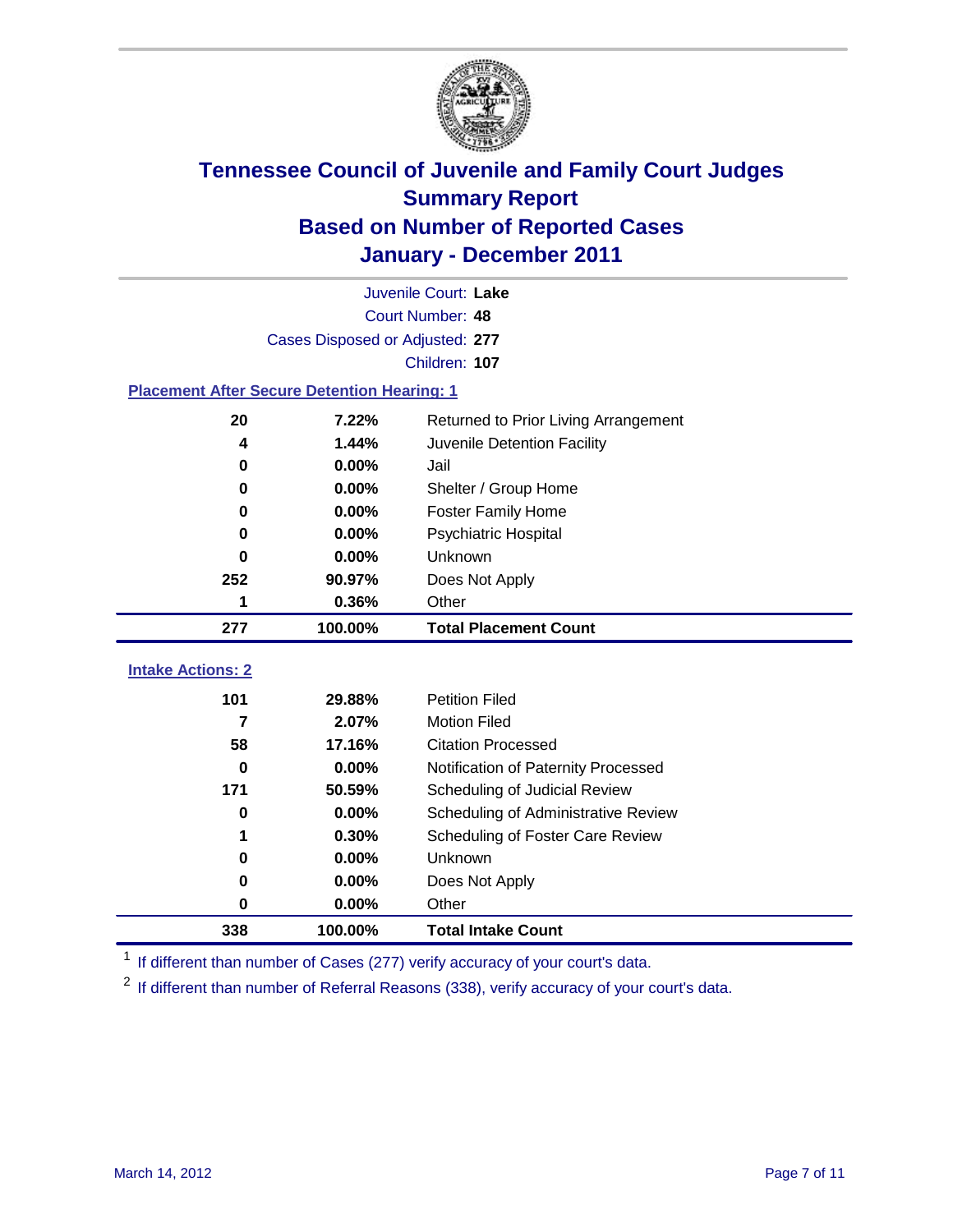

Court Number: **48** Juvenile Court: **Lake** Cases Disposed or Adjusted: **277** Children: **107**

#### **Last Grade Completed by Child: 1**

| 11                                      | 10.28%  | Too Young for School         |  |  |
|-----------------------------------------|---------|------------------------------|--|--|
| 1                                       | 0.93%   | Preschool                    |  |  |
| $\pmb{0}$                               | 0.00%   | Kindergarten                 |  |  |
| 3                                       | 2.80%   | 1st Grade                    |  |  |
| 1                                       | 0.93%   | 2nd Grade                    |  |  |
| 5                                       | 4.67%   | 3rd Grade                    |  |  |
| $\mathbf{2}$                            | 1.87%   | 4th Grade                    |  |  |
| 6                                       | 5.61%   | 5th Grade                    |  |  |
| $\overline{\mathbf{r}}$                 | 6.54%   | 6th Grade                    |  |  |
| 14                                      | 13.08%  | 7th Grade                    |  |  |
| 8                                       | 7.48%   | 8th Grade                    |  |  |
| 11                                      | 10.28%  | 9th Grade                    |  |  |
| 25                                      | 23.36%  | 10th Grade                   |  |  |
| 13                                      | 12.15%  | 11th Grade                   |  |  |
| 0                                       | 0.00%   | 12th Grade                   |  |  |
| 0                                       | 0.00%   | Non-Graded Special Ed        |  |  |
| 0                                       | 0.00%   | <b>GED</b>                   |  |  |
| 0                                       | 0.00%   | Graduated                    |  |  |
| 0                                       | 0.00%   | <b>Never Attended School</b> |  |  |
| $\pmb{0}$                               | 0.00%   | Unknown                      |  |  |
| $\pmb{0}$                               | 0.00%   | Other                        |  |  |
| 107                                     | 100.00% | <b>Total Child Count</b>     |  |  |
| <b>Enrolled in Special Education: 1</b> |         |                              |  |  |
|                                         |         |                              |  |  |

| 107 | 100.00%  | <b>Total Child Count</b> |
|-----|----------|--------------------------|
| 0   | $0.00\%$ | <b>Unknown</b>           |
| 95  | 88.79%   | No                       |
| 12  | 11.21%   | Yes                      |

One child could be counted in multiple categories, verify accuracy of your court's data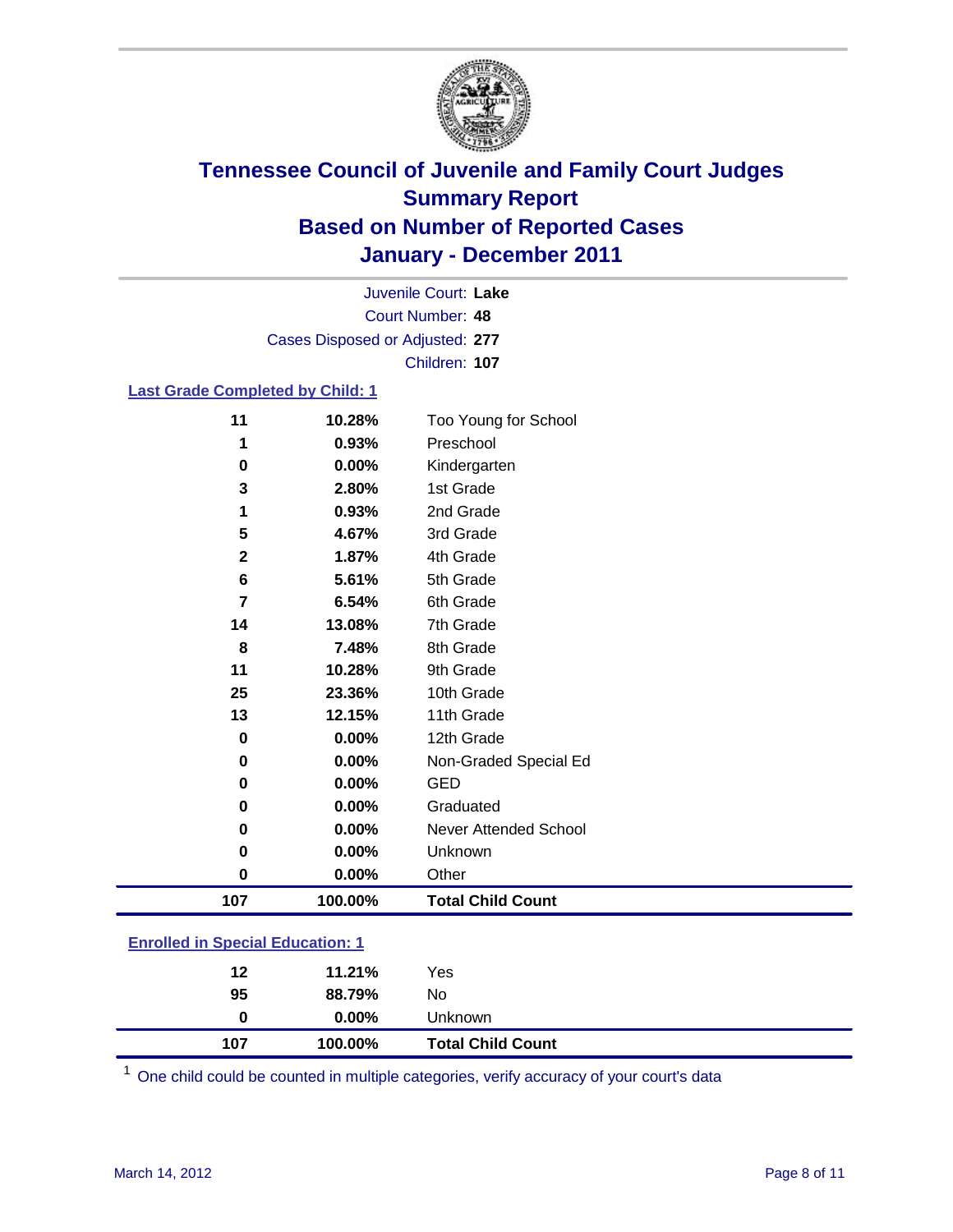

|                              | Juvenile Court: Lake            |                           |  |  |  |
|------------------------------|---------------------------------|---------------------------|--|--|--|
|                              | Court Number: 48                |                           |  |  |  |
|                              | Cases Disposed or Adjusted: 277 |                           |  |  |  |
|                              |                                 | Children: 107             |  |  |  |
| <b>Action Executed By: 1</b> |                                 |                           |  |  |  |
| 338                          | 100.00%                         | Judge                     |  |  |  |
| 0                            | $0.00\%$                        | Magistrate                |  |  |  |
| 0                            | $0.00\%$                        | <b>YSO</b>                |  |  |  |
| 0                            | 0.00%                           | Other                     |  |  |  |
| 0                            | 0.00%                           | Unknown                   |  |  |  |
| 338                          | 100.00%                         | <b>Total Action Count</b> |  |  |  |

### **Formal / Informal Actions: 1**

| 33  | 9.76%    | Dismissed                                        |
|-----|----------|--------------------------------------------------|
| 0   | $0.00\%$ | Retired / Nolle Prosequi                         |
| 87  | 25.74%   | <b>Complaint Substantiated Delinquent</b>        |
| 0   | $0.00\%$ | <b>Complaint Substantiated Status Offender</b>   |
|     | 0.30%    | <b>Complaint Substantiated Dependent/Neglect</b> |
| 0   | $0.00\%$ | <b>Complaint Substantiated Abused</b>            |
| 0   | $0.00\%$ | <b>Complaint Substantiated Mentally III</b>      |
| 0   | $0.00\%$ | Informal Adjustment                              |
| 0   | $0.00\%$ | <b>Pretrial Diversion</b>                        |
| 0   | $0.00\%$ | <b>Transfer to Adult Court Hearing</b>           |
| 0   | $0.00\%$ | Charges Cleared by Transfer to Adult Court       |
| 0   | $0.00\%$ | <b>Special Proceeding</b>                        |
| 37  | 10.95%   | <b>Review Concluded</b>                          |
| 180 | 53.25%   | Case Held Open                                   |
| 0   | $0.00\%$ | Other                                            |
| 0   | $0.00\%$ | Unknown                                          |
| 338 | 100.00%  | <b>Total Action Count</b>                        |

<sup>1</sup> If different than number of Referral Reasons (338), verify accuracy of your court's data.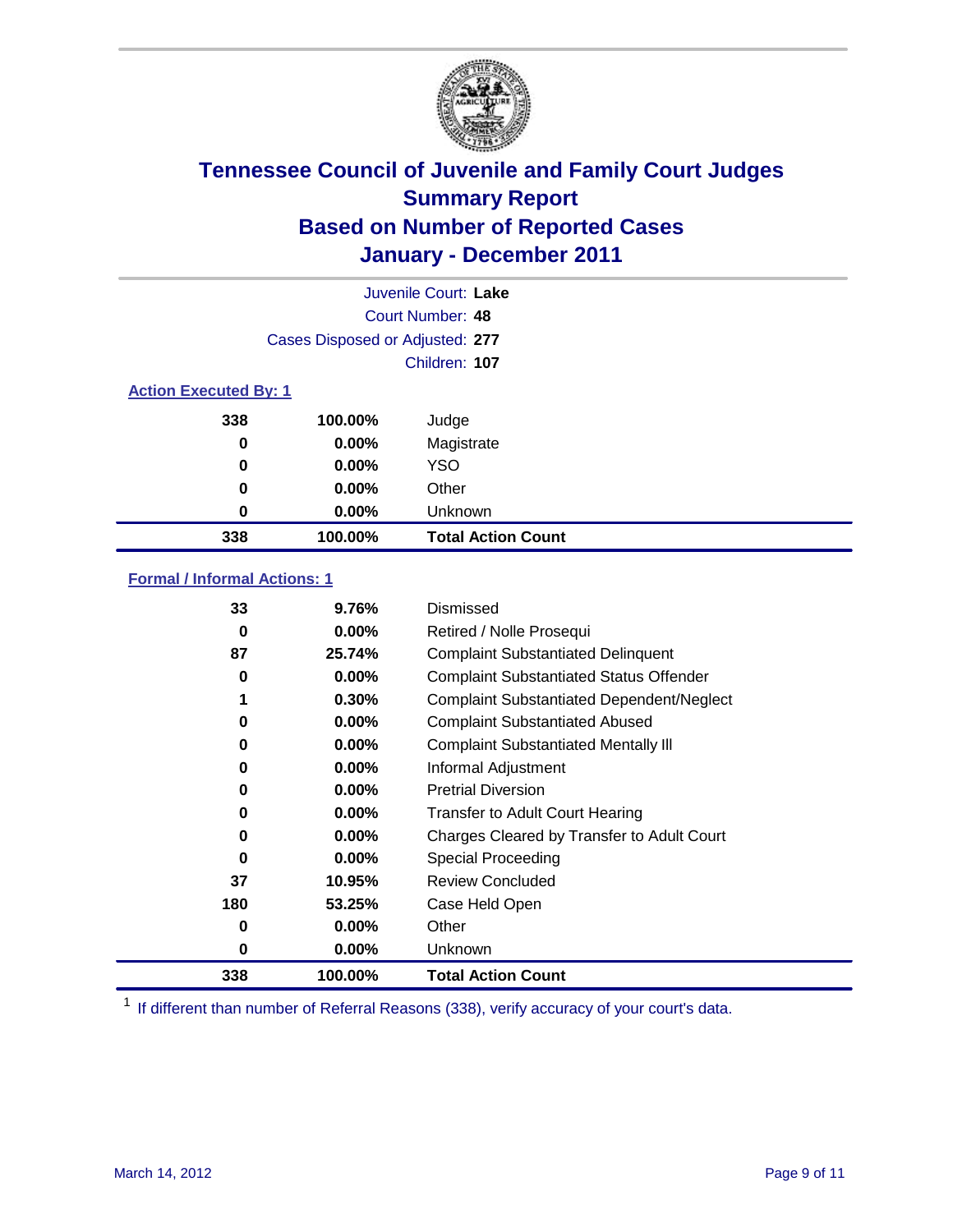

|                       |                                 | Juvenile Court: Lake                                  |
|-----------------------|---------------------------------|-------------------------------------------------------|
|                       |                                 | <b>Court Number: 48</b>                               |
|                       | Cases Disposed or Adjusted: 277 |                                                       |
|                       |                                 | Children: 107                                         |
| <b>Case Outcomes:</b> |                                 | There can be multiple outcomes for one child or case. |
| 49                    | 10.32%                          | <b>Case Dismissed</b>                                 |
| 4                     | 0.84%                           | Case Retired or Nolle Prosequi                        |
| 1                     | 0.21%                           | Warned / Counseled                                    |
| 153                   | 32.21%                          | <b>Held Open For Review</b>                           |
| 22                    | 4.63%                           | Supervision / Probation to Juvenile Court             |
| 0                     | 0.00%                           | <b>Probation to Parents</b>                           |
| 0                     | 0.00%                           | Referral to Another Entity for Supervision / Service  |
| 9                     | 1.89%                           | Referred for Mental Health Counseling                 |
| 8                     | 1.68%                           | Referred for Alcohol and Drug Counseling              |
| 0                     | 0.00%                           | Referred to Alternative School                        |
| 0                     | 0.00%                           | Referred to Private Child Agency                      |
| 13                    | 2.74%                           | Referred to Defensive Driving School                  |
| 0                     | 0.00%                           | Referred to Alcohol Safety School                     |
| 11                    | 2.32%                           | Referred to Juvenile Court Education-Based Program    |
| 3                     | 0.63%                           | Driver's License Held Informally                      |
| 0                     | 0.00%                           | <b>Voluntary Placement with DMHMR</b>                 |
| 0                     | 0.00%                           | <b>Private Mental Health Placement</b>                |
| 0                     | 0.00%                           | <b>Private MR Placement</b>                           |
| 0                     | 0.00%                           | Placement with City/County Agency/Facility            |
| 0                     | 0.00%                           | Placement with Relative / Other Individual            |
| 3                     | 0.63%                           | Fine                                                  |
| 38                    | 8.00%                           | <b>Public Service</b>                                 |
| 14                    | 2.95%                           | Restitution                                           |
| 0                     | 0.00%                           | <b>Runaway Returned</b>                               |
| 18                    | 3.79%                           | No Contact Order                                      |
| 0                     | 0.00%                           | Injunction Other than No Contact Order                |
| 17                    | 3.58%                           | <b>House Arrest</b>                                   |
| 0                     | 0.00%                           | <b>Court Defined Curfew</b>                           |
| 0                     | 0.00%                           | Dismissed from Informal Adjustment                    |
| 0                     | 0.00%                           | <b>Dismissed from Pretrial Diversion</b>              |
| 0                     | 0.00%                           | Released from Probation                               |
| 0                     | 0.00%                           | <b>Transferred to Adult Court</b>                     |
| 0                     | 0.00%                           | <b>DMHMR Involuntary Commitment</b>                   |